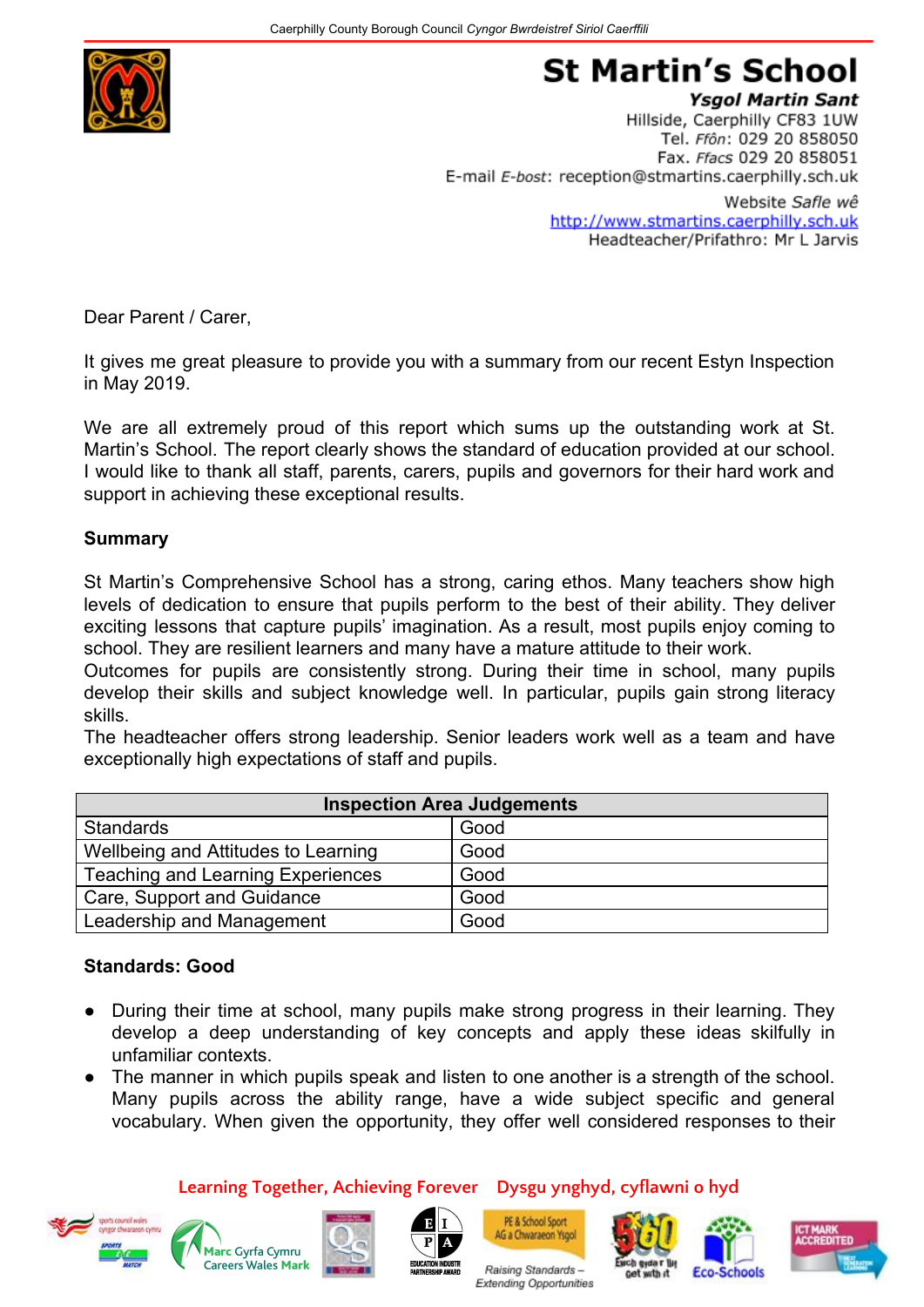teachers' questions and respond maturely to their peers in animated classroom discussions.

- Many pupils make strong progress in their reading skills. They use a range of reading strategies, such as skimming and scanning, successfully to gain a general overview of texts and pick out specific facts.
- Many pupils communicate their ideas articulately in extended pieces of writing, for example when discussing themes such as the existence of god in their ethics lessons.
- Most pupils have a competent understanding of how to use ICT packages for basic word processing, making presentations and searching the internet.
- Since 2015, performance in the level 2 threshold including English and mathematics and the capped points score is notably higher than in similar schools. Over the same period, the proportion of pupils gaining five A\*-A at GCSE is consistently higher than in similar schools.
- In the sixth form, performance at 3A<sup>\*</sup>-A is close to that in other schools and the proportion of pupils gaining three A\*-C grades is consistently above that in other schools.

# **Wellbeing and Attitudes to Learning: Good**

- Most pupils behave well in lessons and around the school. Nearly all arrive punctually to lessons. Most listen attentively, engage readily in learning activities and sustain their concentration well.
- Many pupils show high levels of perseverance and try to solve problems for themselves before asking staff for help. Most pupils are courteous and respectful to staff, peers and visitors to the school.
- During their time in school, many pupils develop their leadership skills well through taking on various responsibilities.
- There is appropriate pupil involvement in making decisions about issues that impact on their wellbeing through valuable surveys and focus groups.

# **Teaching and Learning Experiences: Good**

- Many teachers develop positive working relationships with pupils and manage their behaviour well. They are highly committed to securing the best outcomes for pupils.
- Teachers display strong subject knowledge and provide strong language models for pupils.
- In a few cases, teaching has outstanding features. In these instances, teachers have exceptionally high expectations and deliver their lessons with verve.
- Teachers challenge all pupils including those with additional learning needs skilfully, for example by encouraging them to use ambitious vocabulary when completing literacy tasks.
- At key stage 4, the school provides opportunities for pupils to gain a suitable range of general and vocational qualifications.
- The school has mapped opportunities to develop pupils' literacy, numeracy and digital competency skills across the curriculum well. Many subject areas plan beneficial opportunities to develop pupils' literacy skills.
- The school has mapped opportunities to develop pupils' literacy, numeracy and digital competency skills across the curriculum well.

**Learning Together, Achieving Forever Dysgu ynghyd, cyflawni o hyd**

















Raising Standards-Extending Opportunities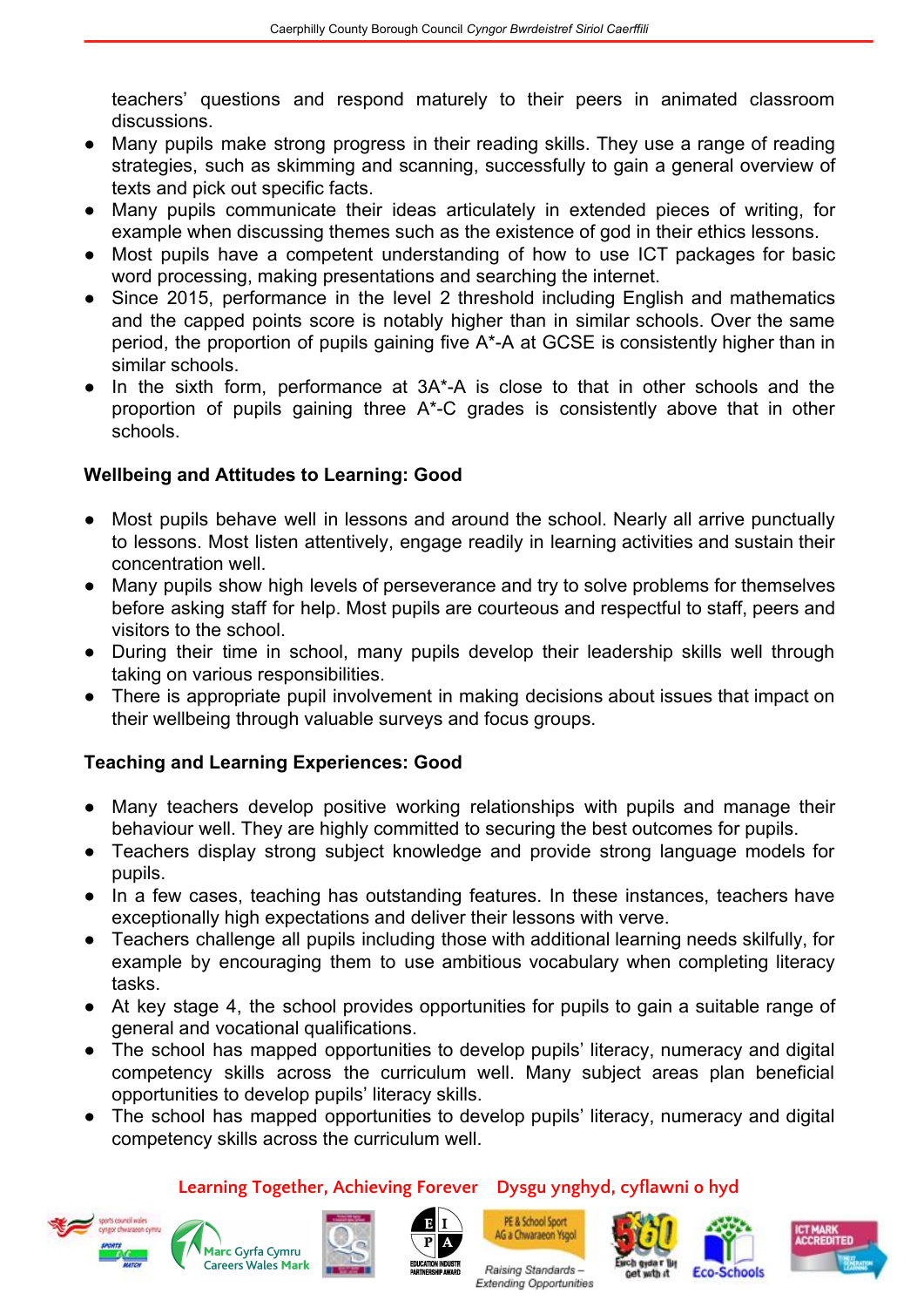- The school monitors pupils' progress in literacy and numeracy closely and implements a beneficial range of strategies to support the development of pupils with weaker skills.
- The school's strategies to improve pupils' Welsh language skills are having a positive impact on outcomes in key stage 4.

#### **Care, Support and Guidance: Good**

- The school has a supportive culture that promotes pupils' social, moral, spiritual and cultural development well. Relationships between staff and pupils are positive and many pupils feel staff are caring and approachable.
- The school has strong procedures for monitoring behaviour and tackling any issues that arise. Leaders regularly seek pupils' opinions and respond to their concerns well.
- Positive relationships with partner primary schools and transition arrangements help pupils to settle quickly at the school.
- The school provides valuable support for pupils with additional learning needs. Staff identify individual pupils' learning needs promptly on arrival at the school and plan high quality interventions. This helps them to access the curriculum as well as developing their social and life skills beneficially.
- There is a wide range of initiatives that allows pupils to build strong relationships with the local community.

# **Leadership and Management: Good**

- Since the Headteacher's arrival in the school four years ago his enthusiastic and decisive leadership has led the school successfully through a considerable period of change.
- Senior leaders have established a clear vision for the school with appropriate strategic aims that meet the needs of pupils and the local community. These are reflected by the school's motto of 'dysgu ynghyd, cyflawni ynghyd - learning together, achieving together'.
- Senior leaders work well together to deliver the school's strategic aims. They set high expectations for staff and pupils and model and promote professional values and behaviours in their everyday work. They have secured very strong pupil outcomes, effective teaching and improved pupil behaviour.
- Governors have a secure understanding of the schools' strengths and weaknesses. They provide valuable support and an appropriate degree of challenge to the headteacher and the senior team. They have a sound understanding of performance data. As a body, they understand the needs of the community well and make sure that the school reflects their aspirations for the pupils.
- Senior leaders are developing a strong learning culture across the school, for pupils and staff. All staff benefit from an appropriate range of professional learning activities, including weekly 'Teach meet' sessions to share good practice, and coaching and mentoring triads to explore new approaches to teaching and learning.
- The headteacher, business manager and governors manage in year expenditure suitably to ensure that finance is used for the benefit of pupils and staff. In general, the school uses its available finances well to maintain and improve the learning environment in a challenging estate.

















Raising Standards-Extending Opportunities